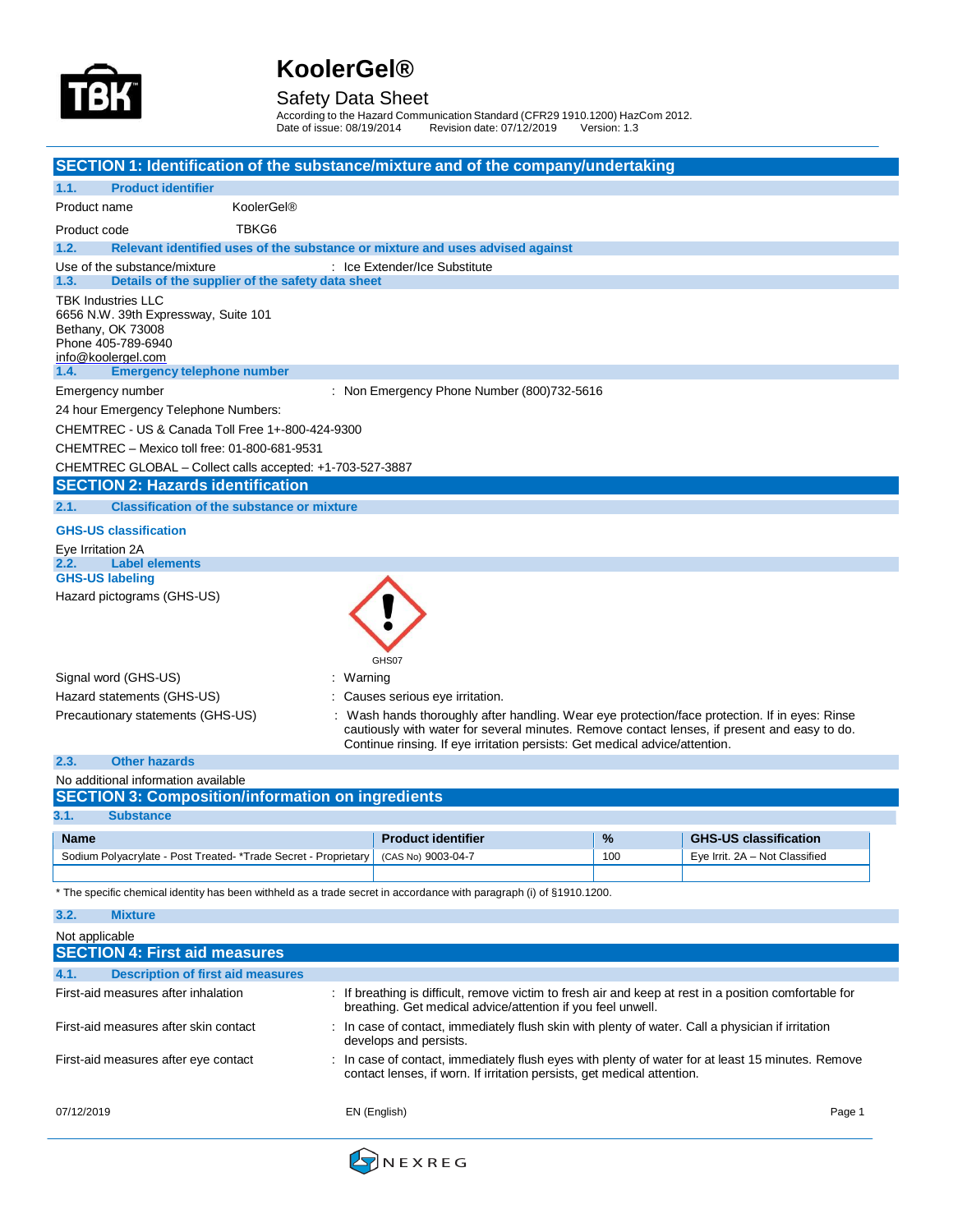#### Safety Data Sheet

according to the Hazard Communication Standard (CFR29 1910.1200) HazCom 2012.

| First-aid measures after ingestion                                                        | : If swallowed, do NOT induce vomiting unless directed to do so by medical personnel. Never give<br>anything by mouth to an unconscious person. Get medical advice/attention if you feel unwell. |
|-------------------------------------------------------------------------------------------|--------------------------------------------------------------------------------------------------------------------------------------------------------------------------------------------------|
| 4.2.<br>Most important symptoms and effects, both acute and delayed                       |                                                                                                                                                                                                  |
| Symptoms/injuries after inhalation                                                        | : Dust may cause respiratory tract irritation.                                                                                                                                                   |
| Symptoms/injuries after skin contact                                                      | : Dust may cause skin irritation. Symptoms may include redness, edema, drying, defatting and<br>cracking of the skin.                                                                            |
| Symptoms/injuries after eye contact                                                       | : Causes serious eye irritation. Symptoms may include discomfort or pain, excess blinking and<br>tear production, with marked redness and swelling of the conjunctiva.                           |
| Symptoms/injuries after ingestion                                                         | : May be harmful if swallowed. May cause stomach distress, nausea or vomiting.                                                                                                                   |
| $\sqrt{2}$<br>Indication of any immediate medical ettertion and onesial treatment needsel |                                                                                                                                                                                                  |

**4.3. Indication of any immediate medical attention and special treatment needed**

Symptoms may not appear immediately. In case of accident or if you feel unwell, seek medical advice immediately (show the label or SDS where possible).

|                | <b>SECTION 5: Firefighting measures</b>                             |                                                                                                                                                                                                                                                                                                                     |  |
|----------------|---------------------------------------------------------------------|---------------------------------------------------------------------------------------------------------------------------------------------------------------------------------------------------------------------------------------------------------------------------------------------------------------------|--|
| 5.1.           | <b>Extinguishing media</b>                                          |                                                                                                                                                                                                                                                                                                                     |  |
|                | Suitable extinguishing media                                        | : Dry chemical, foam, carbon dioxide, water fog.                                                                                                                                                                                                                                                                    |  |
|                | Unsuitable extinguishing media                                      | : None known.                                                                                                                                                                                                                                                                                                       |  |
| 5.2.           | Special hazards arising from the substance or mixture               |                                                                                                                                                                                                                                                                                                                     |  |
| Fire hazard    |                                                                     | : Products of combustion may include, and are not limited to: oxides of carbon.                                                                                                                                                                                                                                     |  |
| 5.3.           | <b>Advice for firefighters</b>                                      |                                                                                                                                                                                                                                                                                                                     |  |
|                | Protection during firefighting                                      | : Keep upwind of fire. Wear full fire fighting turn-out gear (full Bunker gear) and respiratory<br>protection (SCBA).                                                                                                                                                                                               |  |
|                | <b>SECTION 6: Accidental release measures</b>                       |                                                                                                                                                                                                                                                                                                                     |  |
| 6.1.           | Personal precautions, protective equipment and emergency procedures |                                                                                                                                                                                                                                                                                                                     |  |
|                | General measures                                                    | : Use personal protection recommended in Section 8. Isolate the hazard area and deny entry to<br>unnecessary and unprotected personnel.                                                                                                                                                                             |  |
| 6.2.           | Methods and material for containment and cleaning up                |                                                                                                                                                                                                                                                                                                                     |  |
|                | For containment                                                     | : Contain spill, then place in a suitable container. Minimize dust generation. Do not flush to sewer<br>or allow to enter waterways. Use appropriate Personal Protective Equipment (PPE).                                                                                                                           |  |
|                | Methods for cleaning up                                             | : Spilled material may present a slipping hazard. Vacuum or sweep material and place in a<br>disposal container. Provide ventilation.                                                                                                                                                                               |  |
| 6.3.           | <b>Reference to other sections</b>                                  |                                                                                                                                                                                                                                                                                                                     |  |
|                |                                                                     | See section 8 for further information on protective clothing and equipment and section 13 for advice on waste disposal.                                                                                                                                                                                             |  |
|                | <b>SECTION 7: Handling and storage</b>                              |                                                                                                                                                                                                                                                                                                                     |  |
| 7.1.           | <b>Precautions for safe handling</b>                                |                                                                                                                                                                                                                                                                                                                     |  |
|                | Precautions for safe handling                                       | : Avoid contact with skin and eyes. Avoid breathing dust. Do not swallow. Good housekeeping is<br>important to prevent accumulation of dust. The use of compressed air for cleaning clothing,<br>equipment, etc, is not recommended. Handle and open container with care. When using do not<br>eat, drink or smoke. |  |
|                | Hygiene measures                                                    | : Launder contaminated clothing before reuse. Wash hands before eating, drinking, or smoking.                                                                                                                                                                                                                       |  |
| 7.2.           | Conditions for safe storage, including any incompatibilities        |                                                                                                                                                                                                                                                                                                                     |  |
|                | Storage conditions                                                  | : Keep out of the reach of children. Keep container tightly closed. Avoid any dust buildup by<br>frequent cleaning and suitable construction of the storage area. Keep dry.                                                                                                                                         |  |
| 7.3.           | <b>Specific end use(s)</b>                                          |                                                                                                                                                                                                                                                                                                                     |  |
| Not available. |                                                                     |                                                                                                                                                                                                                                                                                                                     |  |

|                                 | <b>SECTION 8: Exposure controls/personal protection</b>             |                |  |  |
|---------------------------------|---------------------------------------------------------------------|----------------|--|--|
| 8.1.                            | <b>Control parameters</b>                                           |                |  |  |
| Sodium polyacrylate (9003-04-7) |                                                                     |                |  |  |
| <b>USA ACGIH</b>                | ACGIH TWA (mg/m <sup>3</sup> )                                      | Not applicable |  |  |
| <b>USA OSHA</b>                 | OSHA PEL (TWA) (mg/m <sup>3</sup> )                                 | Not applicable |  |  |
| <b>USA</b>                      | Recommended exposure limit as per manufacturer (mg/m <sup>3</sup> ) | 0.05(8 h)      |  |  |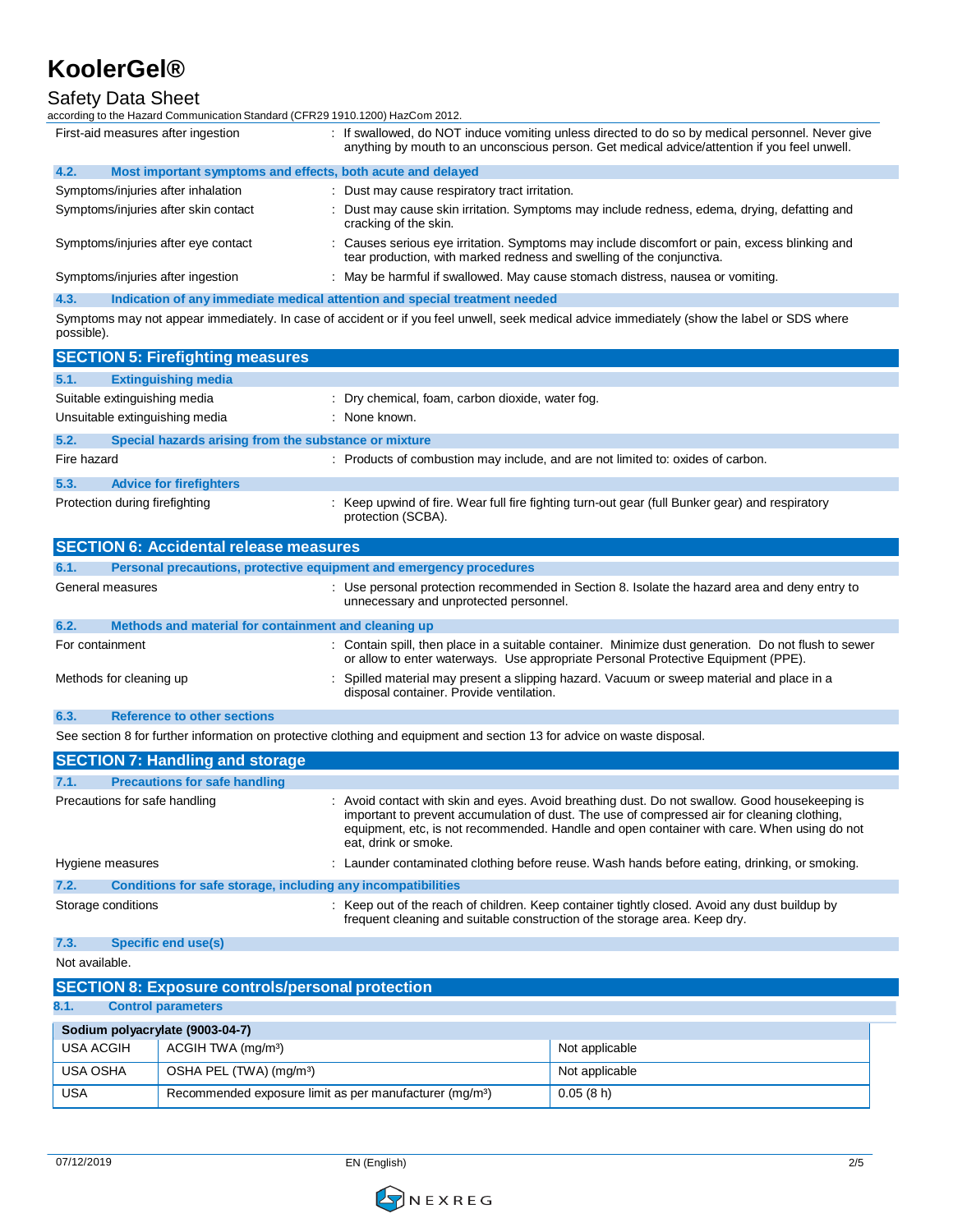### Safety Data Sheet

according to the Hazard Communication Standard (CFR29 1910.1200) HazCom 2012.

| <b>Exposure controls</b><br>8.2. |                                                                                                                                                                                                                                                  |
|----------------------------------|--------------------------------------------------------------------------------------------------------------------------------------------------------------------------------------------------------------------------------------------------|
| Appropriate engineering controls | : Use ventilation adequate to keep exposures (airborne levels of dust, fume, vapor, etc.) below<br>recommended exposure limits.                                                                                                                  |
| Hand protection                  | : Wear suitable gloves.                                                                                                                                                                                                                          |
| Eye protection                   | : Wear safety glasses with side shields or goggles.                                                                                                                                                                                              |
| Skin and body protection         | : Wear suitable protective clothing.                                                                                                                                                                                                             |
| Respiratory protection           | : In case of insufficient ventilation, wear suitable respiratory equipment. Respirator selection must<br>be based on known or anticipated exposure levels, the hazards of the product and the safe<br>working limits of the selected respirator. |
| Environmental exposure controls  | : Maintain levels below Community environmental protection thresholds.                                                                                                                                                                           |
| Other information                | : Do not eat, smoke or drink where material is handled, processed or stored. Wash hands carefully<br>before eating or smoking. Handle according to established industrial hygiene and safety practices.                                          |

### **SECTION 9: Physical and chemical properties**

| 9.1.<br>Information on basic physical and chemical properties |                           |
|---------------------------------------------------------------|---------------------------|
| <b>Physical state</b>                                         | : Solid.                  |
| Appearance                                                    | Granular powder.          |
| Colour                                                        | White.                    |
| Odour                                                         | Odourless.                |
| Odour threshold                                               | No data available.        |
| pH                                                            | : 5.5 - 6.5 (1% in water) |
| Relative evaporation rate (butylacetate=1)                    | $:$ <1                    |
| Melting point                                                 | : > 198.9 °C (> 390 °F)   |
| Freezing point                                                | No data available.        |
| Boiling point                                                 | No data available.        |
| Flash point                                                   | No data available.        |
| Auto-ignition temperature                                     | No data available.        |
| Decomposition temperature                                     | No data available.        |
| Flammability (solid, gas)                                     | Not flammable.            |
| Vapour pressure                                               | $:$ < 10 mm Hg            |
| Relative vapour density at 20 °C                              | No data available.        |
| Relative density                                              | $0.4 - 0.7$<br>÷          |
| Solubility                                                    | Insoluble                 |
| Log Pow                                                       | No data available.        |
| Log Kow                                                       | No data available.        |
| Viscosity, kinematic                                          | No data available.        |
| Viscosity, dynamic                                            | No data available.        |
| Explosive properties                                          | No data available.        |
| Oxidising properties                                          | No data available.        |
| <b>Explosive limits</b>                                       | No data available.        |
| <b>Other information</b><br>9.2.                              |                           |
| No additional information available                           |                           |

**SECTION 10: Stability and reactivity 10.1. Reactivity** No dangerous reaction known under conditions of normal use. **10.2. Chemical stability** Stable under normal storage conditions. **10.3. Possibility of hazardous reactions** No dangerous reaction known under conditions of normal use. **10.4. Conditions to avoid** None known.

EN (English) 3/5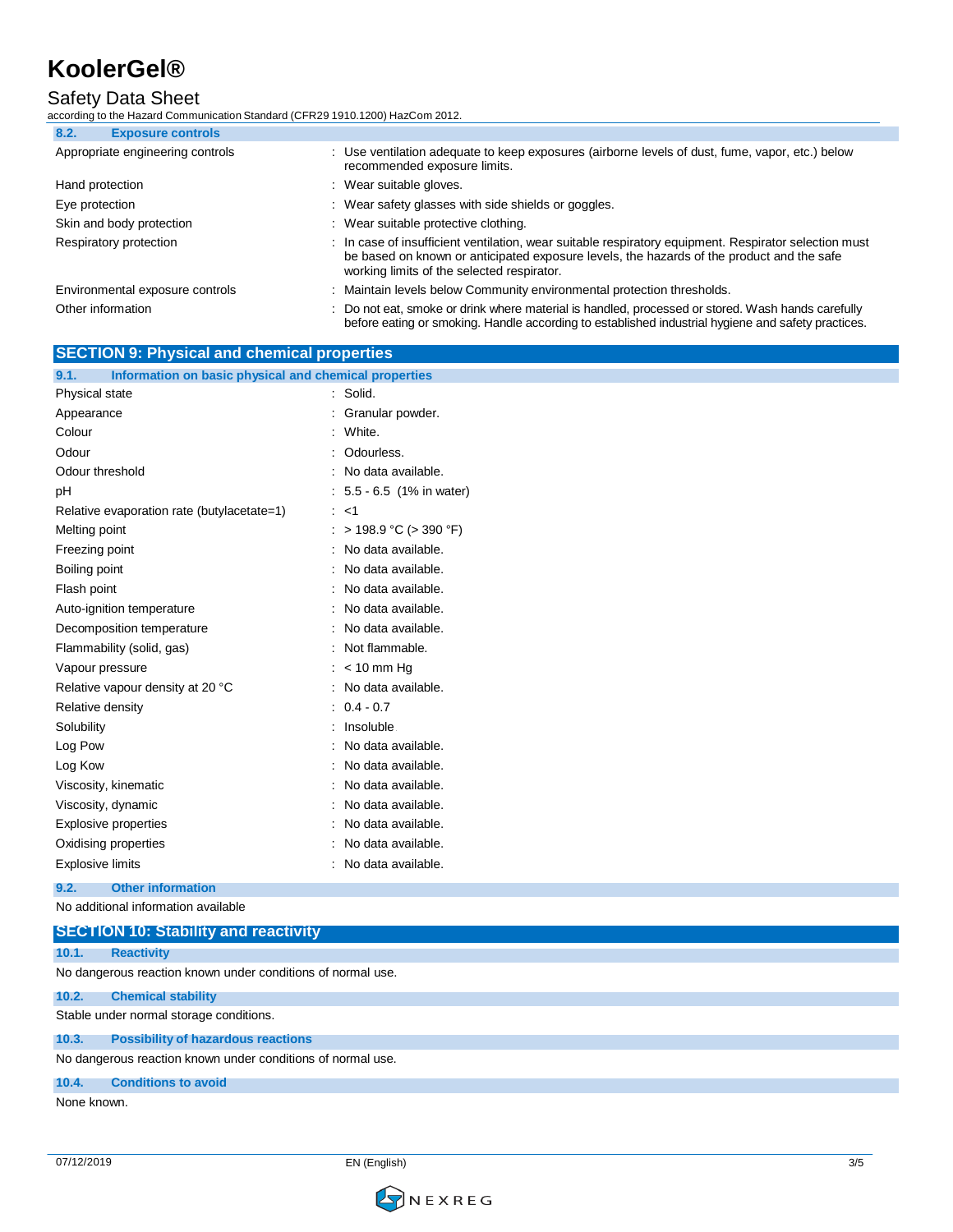#### Safety Data Sheet

according to the Hazard Communication Standard (CFR29 1910.1200) HazCom 2012.

| <b>Incompatible materials</b><br>10.5.                 |                                                                                                                                                                      |
|--------------------------------------------------------|----------------------------------------------------------------------------------------------------------------------------------------------------------------------|
| None known.                                            |                                                                                                                                                                      |
| 10.6.<br><b>Hazardous decomposition products</b>       |                                                                                                                                                                      |
| May include, and are not limited to: oxides of carbon. |                                                                                                                                                                      |
| <b>SECTION 11: Toxicological information</b>           |                                                                                                                                                                      |
| 11.1.<br>Information on toxicological effects          |                                                                                                                                                                      |
| Acute toxicity                                         | : Not classified                                                                                                                                                     |
| <b>KoolerGel®</b>                                      |                                                                                                                                                                      |
| LD50 oral rat                                          | > 2000 mg/kg                                                                                                                                                         |
| LD50 dermal rabbit                                     | Not available.                                                                                                                                                       |
| LC50 inhalation rat                                    | Not available.                                                                                                                                                       |
| Sodium polyacrylate (9003-04-7)                        |                                                                                                                                                                      |
| LD50 oral rat                                          | > 40000 mg/kg                                                                                                                                                        |
| Skin corrosion/irritation                              | Based on available data, the classification criteria are not met.                                                                                                    |
| Serious eye damage/irritation                          | Causes serious eye irritation.                                                                                                                                       |
| Respiratory or skin sensitisation                      | Based on available data, the classification criteria are not met.                                                                                                    |
| Germ cell mutagenicity                                 | Based on available data, the classification criteria are not met                                                                                                     |
| Carcinogenicity                                        | Based on available data, the classification criteria are not met.                                                                                                    |
| Reproductive toxicity                                  | Based on available data, the classification criteria are not met.                                                                                                    |
| Specific target organ toxicity (single exposure)       | : Based on available data, the classification criteria are not met.                                                                                                  |
| Specific target organ toxicity (repeated exposure)     | : Based on available data, the classification criteria are not met.                                                                                                  |
| Aspiration hazard                                      | Based on available data, the classification criteria are not met.                                                                                                    |
| Symptoms/injuries after inhalation                     | Dust may cause respiratory tract irritation.                                                                                                                         |
| Symptoms/injuries after skin contact                   | Dust may cause skin irritation. Symptoms may include redness, edema, drying, defatting and<br>cracking of the skin.                                                  |
| Symptoms/injuries after eye contact                    | Causes serious eye irritation. Symptoms may include discomfort or pain, excess blinking and<br>tear production, with marked redness and swelling of the conjunctiva. |
| Symptoms/injuries after ingestion                      | May be harmful if swallowed. May cause stomach distress, nausea or vomiting.                                                                                         |
| <b>SECTION 12: Ecological information</b>              |                                                                                                                                                                      |

|  | 12.1 |  | Toxicitv |  |  |
|--|------|--|----------|--|--|
|--|------|--|----------|--|--|

Ecology - general **interpretatal** : This product is not expected to produce significant ecotoxicity upon exposure to aquatic organisms and aquatic systems.

| 12.2.             | <b>Persistence and degradability</b> |                                                      |
|-------------------|--------------------------------------|------------------------------------------------------|
| <b>KoolerGel®</b> |                                      |                                                      |
|                   | Persistence and degradability        | No additional information available.                 |
| 12.3.             | <b>Bioaccumulative potential</b>     |                                                      |
| <b>KoolerGel®</b> |                                      |                                                      |
|                   | Bioaccumulative potential            | No additional information available.                 |
| 12.4.             | <b>Mobility in soil</b>              |                                                      |
| <b>KoolerGel®</b> |                                      |                                                      |
| Ecology - soil    |                                      | No additional information available.                 |
| 12.5.             | <b>Other adverse effects</b>         |                                                      |
|                   | Effect on ozone layer                | : No additional information available                |
|                   | Effect on the global warming         | : No known ecological damage caused by this product. |